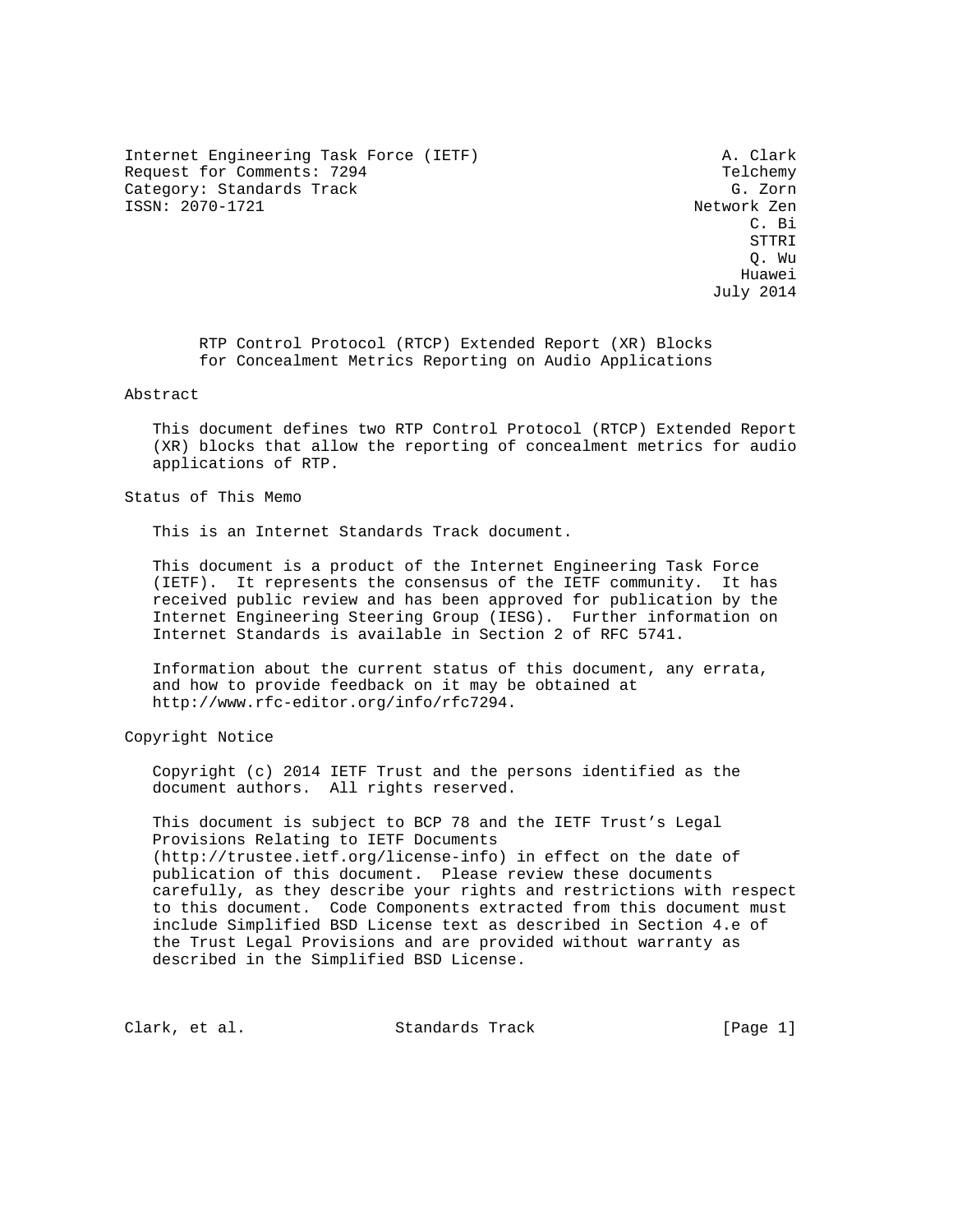# Table of Contents

| 1 <sup>1</sup>                                                   | 2              |
|------------------------------------------------------------------|----------------|
| Loss Concealment and Concealed Seconds Metrics<br>1.1.           |                |
| <b>Blocks</b>                                                    | 2              |
| RTCP and RTCP Extended Reports<br>1.2.                           | 3              |
| Performance Metrics Framework<br>1.3.                            | $\overline{4}$ |
| 1.4.                                                             | $\overline{4}$ |
|                                                                  | $\overline{4}$ |
| 2.1.                                                             | $\overline{4}$ |
| 2.2.                                                             | $\overline{4}$ |
| 3. Loss Concealment Metrics Block                                | 5              |
| Report Block Structure<br>3.1.                                   | 5              |
| Definition of Fields in Loss Concealment Metrics Block.<br>3.2.  | 5              |
| 4. Concealed Seconds Metrics Block                               | 9              |
| Report Block Structure<br>4.1.                                   | 10             |
| Definition of Fields in Concealed Seconds Metrics Block.<br>4.2. | 10             |
| 5.                                                               | 14             |
| SDP rtcp-xr-attrib Attribute Extension<br>5.1.                   | 14             |
| 5.2.                                                             | 14             |
| რ.                                                               | 14             |
| New RTCP XR Block Type Values<br>$6.1$ .                         | 14             |
| New RTCP XR SDP Parameters<br>6.2.                               | 15             |
| Contact Information for Registrations<br>6.3.                    | 15             |
|                                                                  | 15             |
| 8.                                                               | 15             |
| 9                                                                | 15             |
|                                                                  | 16             |
| Normative References<br>10.1.                                    | 16             |
| Informative References<br>10.2.                                  | 16             |
| Appendix A. Metrics Represented Using the Template from RFC 6390 | 17             |

#### 1. Introduction

## 1.1. Loss Concealment and Concealed Seconds Metrics Blocks

 At any instant, the audio output at a receiver may be classified as either 'normal' or 'concealed'. 'Normal' refers to playout of audio payload received from the remote end and also includes locally generated signals such as announcements, tones, and comfort noise. 'Concealed' refers to playout of locally generated signals used to mask the impact of network impairments or to reduce the audibility of jitter buffer adaptations.

 This document defines two new concealment-related block types to augment those defined in [RFC3611] for use in a range of RTP applications. These two block types extend the packet loss concealment mechanism defined in Section 4.7.6 of [RFC3611].

Clark, et al. Standards Track [Page 2]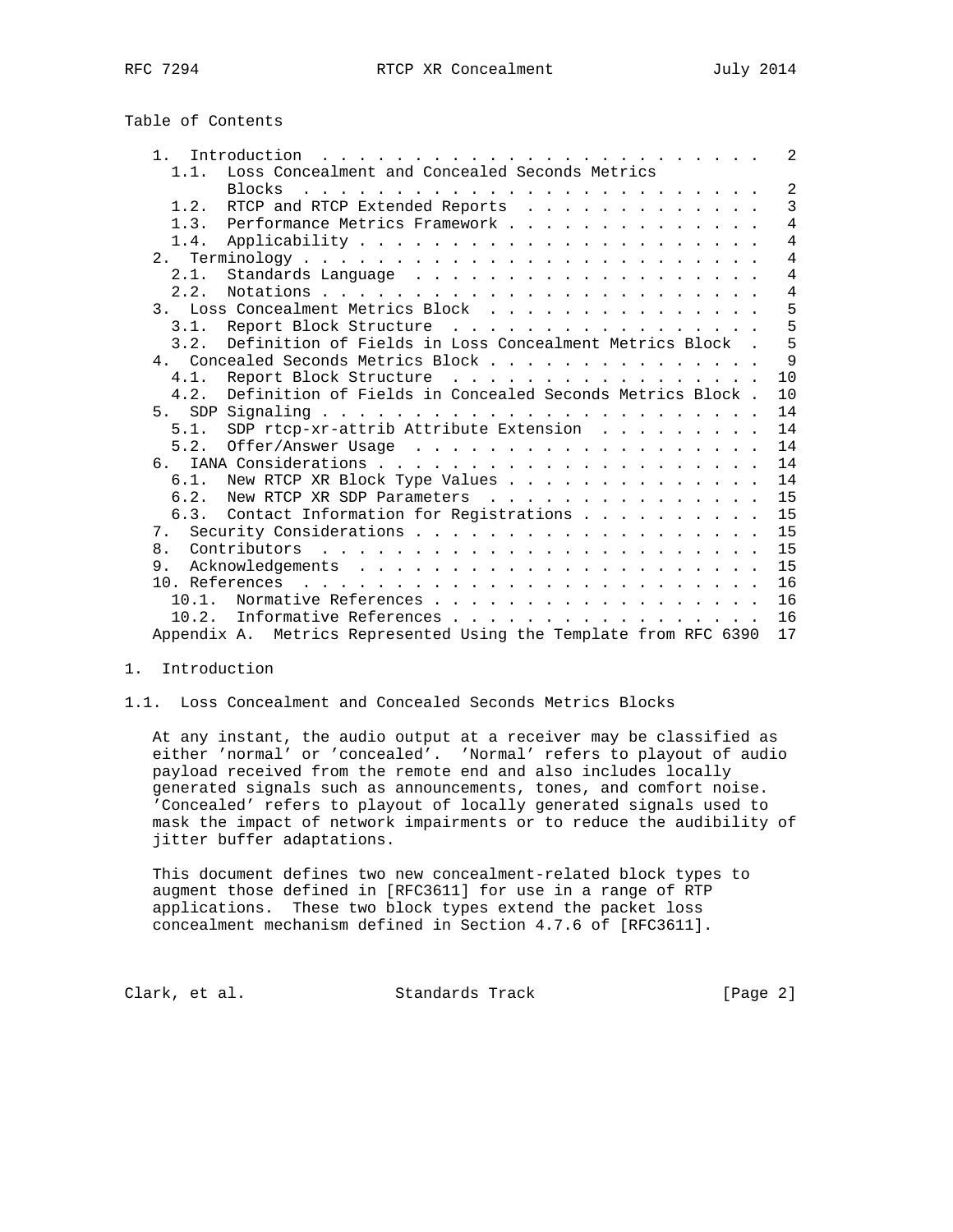The first block type, the Loss Concealment Metrics Block, provides metrics for actions taken by the receiver to mitigate the effect of packet loss and packet discard. Specifically, the first metric (On-Time Playout Duration) reports the duration of normal playout of data that the receiver obtained from the sender's stream. A second metric (Loss Concealment Duration) reports the total time during which the receiver played out media data that was manufactured locally, because the sender's data for these periods was not available due to packet loss or discard. A similar metric (Buffer Adjustment Concealment Duration) reports the duration of playout of locally manufactured data replacing data that is unavailable due to adaptation of an adaptive de-jitter buffer. Further metrics (Playout Interrupt Count and Mean Playout Interrupt Size) report the number of times normal playout was interrupted and the mean duration of these interruptions.

 Loss Concealment Duration and Buffer Adjustment Concealment Duration are reported separately because buffer adjustment is typically arranged to occur in silence periods, so it may have very little impact on user experience, whilst loss concealment may occur at any time.

 The second block type, the Concealed Seconds Metrics Block, provides metrics for Concealed Seconds, which are measured at the receiving end of the RTP stream. Specifically, the first metric (Unimpaired Seconds) reports the number of whole seconds occupied only with normal playout of data that the receiver obtained from the sender's stream. The second metric (Concealed Seconds) reports the number of whole seconds during which the receiver played out any locally generated media data. A third metric, Severely Concealed Seconds (SCSs), reports the number of whole seconds during which the receiver played out locally generated data to conceal a lost or discarded frame percentage in excess of the configured SCS Threshold.

 These metrics belongs to the class of transport-related terminal metrics defined in [RFC6792].

1.2. RTCP and RTCP Extended Reports

 The use of RTCP for reporting is defined in [RFC3550]. [RFC3611] defines an extensible structure for reporting using an RTCP Extended Report (XR). This document defines a new Extended Report block that MUST be used as defined in [RFC3550] and [RFC3611].

Clark, et al. Standards Track [Page 3]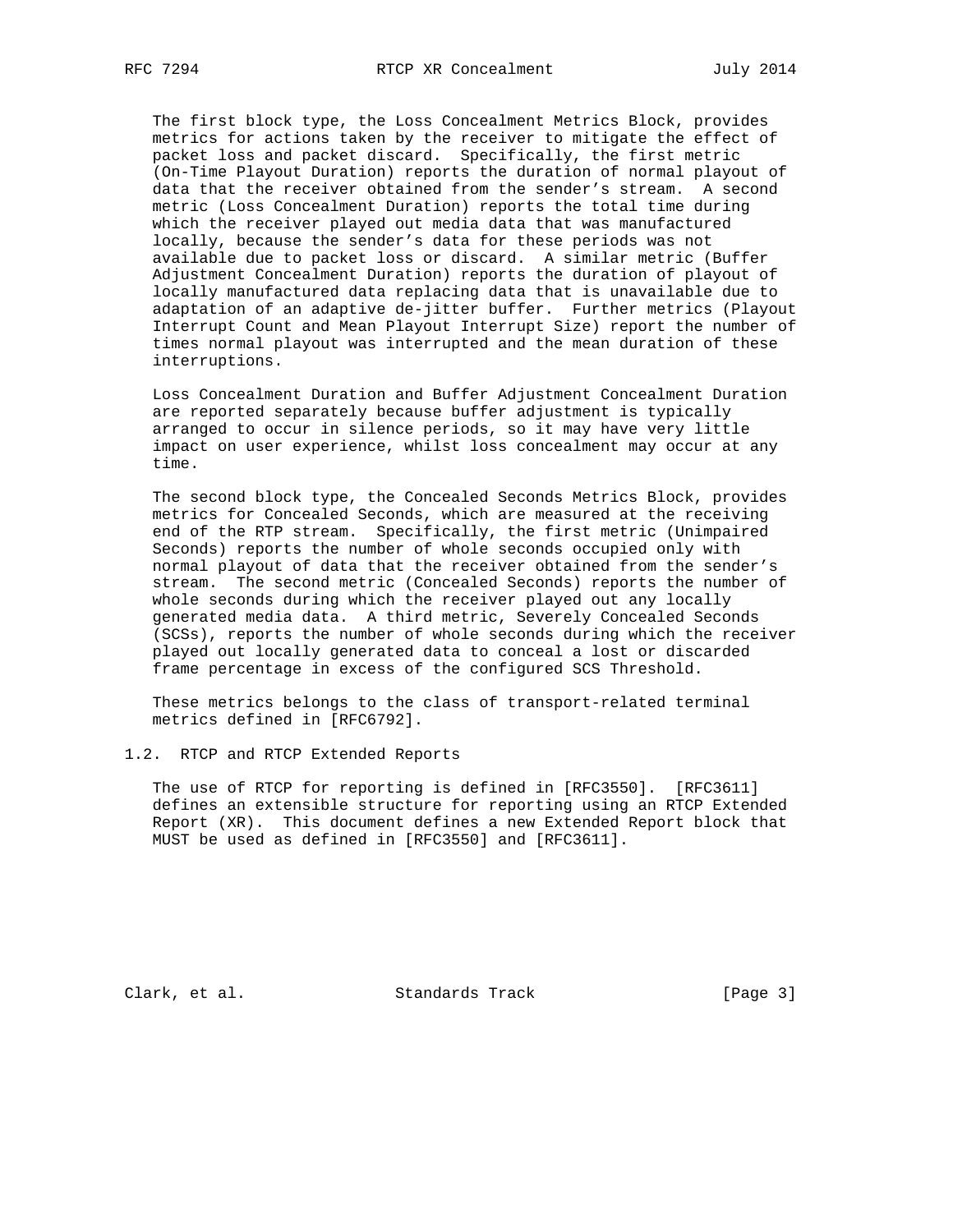#### 1.3. Performance Metrics Framework

 The Performance Metrics Framework [RFC6390] provides guidance on the definition and specification of performance metrics. The RTP Monitoring Framework [RFC6792] provides guidelines for reporting block format using RTCP XR. The metrics blocks described in this document are in accordance with those guidelines.

#### 1.4. Applicability

 These metrics are applicable to audio applications of RTP and the audio component of audio/video applications in which the packet loss concealment machinery is contained at the receiving end to mitigate the impact of network impairments to user's perception of media quality.

#### 2. Terminology

#### 2.1. Standards Language

 The key words "MUST", "MUST NOT", "REQUIRED", "SHALL", "SHALL NOT", "SHOULD", "SHOULD NOT", "RECOMMENDED", "MAY", and "OPTIONAL" in this document are to be interpreted as described in RFC 2119 [RFC2119].

## 2.2. Notations

 The report blocks in this document make use of binary fractions. The following terminology is used:

Numeric formats S X:Y

 where S indicates a two's complement signed representation, X the number of bits prior to the decimal place, and Y the number of bits after the decimal place.

 Hence, 8:8 represents an unsigned number in the range 0.0 to 255.996 with a granularity of 0.0039. S7:8 would represent the range -127.996 to +127.996. 0:16 represents a proper binary fraction with range

0.0 to  $1 - 1/65536 = 0.9999847$ 

 though note that use of flag values at the top of the numeric range slightly reduces this upper limit. For example, if the 16-bit values 0xFFFE and 0xFFFF are used as flags for "over range" and "unavailable" conditions, a 0:16 quantity has range

0.0 to  $1 - \frac{3}{65536} = 0.9999542$ 

Clark, et al. Standards Track [Page 4]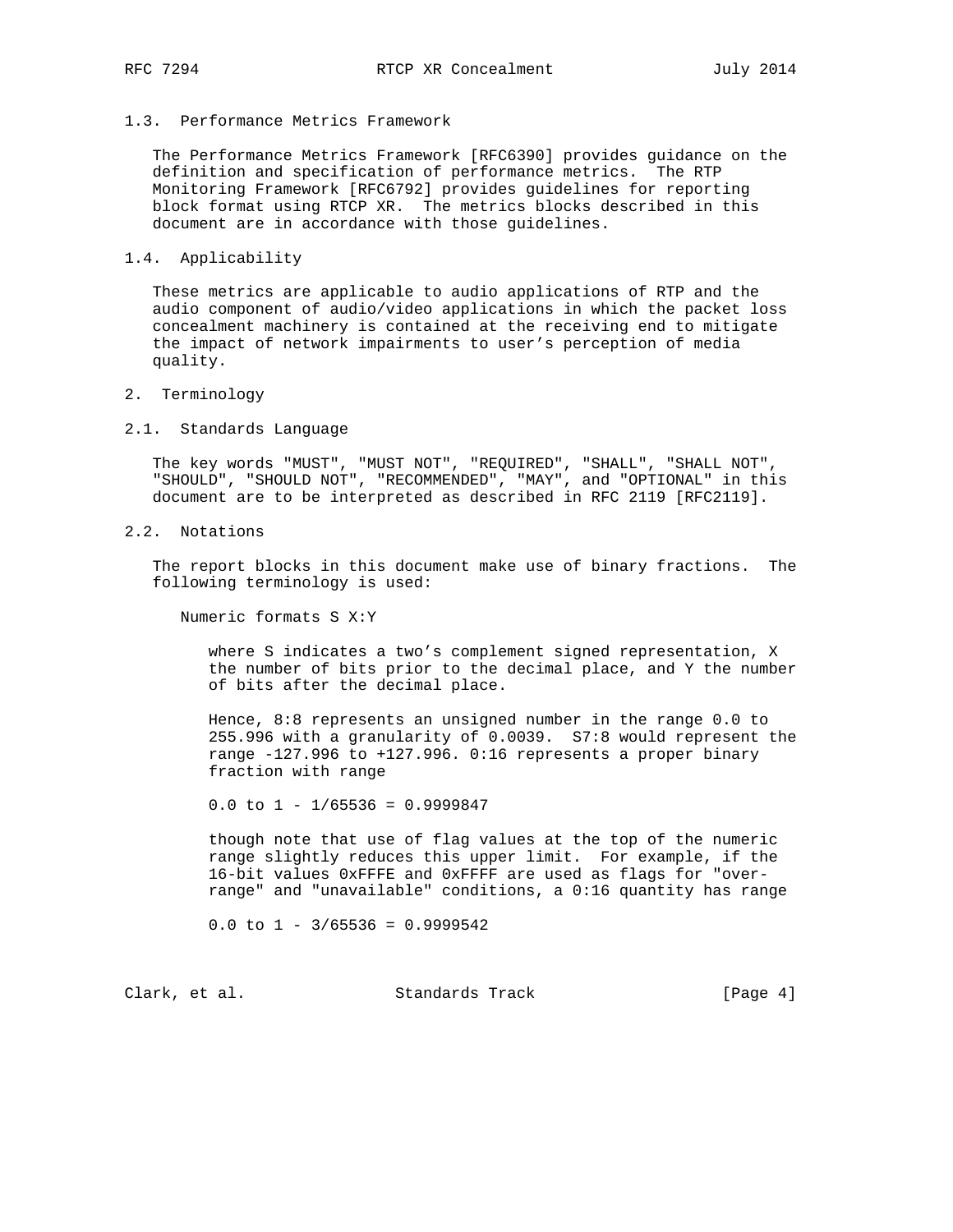3. Loss Concealment Metrics Block

 The Loss Concealment Metrics Block is intended to be used as described in this section, in conjunction with information from the Measurement Information Block [RFC6776]. Instances of this metrics block refer by synchronization source (SSRC) to the separate auxiliary Measurement Information Block [RFC6776], which describes measurement periods in use (see [RFC6776], Section 4.2). This metrics block relies on the measurement period in the Measurement Information Block indicating the span of the report and SHOULD be sent in the same compound RTCP packet as the Measurement Information Block. If the measurement period is not received in the same compound RTCP packet as this metrics block, this metrics block MUST be discarded.

## 3.1. Report Block Structure

The structure of the Loss Concealment Metrics Block is as follows.

 $0$  1 2 3 0 1 2 3 4 5 6 7 0 1 2 3 4 5 6 7 0 1 2 3 4 5 6 7 0 1 2 3 4 5 6 7 +-+-+-+-+-+-+-+-+-+-+-+-+-+-+-+-+-+-+-+-+-+-+-+-+-+-+-+-+-+-+-+-+ | BT=30 | I |plc| resv | block length=6 +-+-+-+-+-+-+-+-+-+-+-+-+-+-+-+-+-+-+-+-+-+-+-+-+-+-+-+-+-+-+-+-+ SSRC of Source +-+-+-+-+-+-+-+-+-+-+-+-+-+-+-+-+-+-+-+-+-+-+-+-+-+-+-+-+-+-+-+-+ On-Time Playout Duration +-+-+-+-+-+-+-+-+-+-+-+-+-+-+-+-+-+-+-+-+-+-+-+-+-+-+-+-+-+-+-+-+ Loss Concealment Duration +-+-+-+-+-+-+-+-+-+-+-+-+-+-+-+-+-+-+-+-+-+-+-+-+-+-+-+-+-+-+-+-+ Buffer Adjustment Concealment Duration +-+-+-+-+-+-+-+-+-+-+-+-+-+-+-+-+-+-+-+-+-+-+-+-+-+-+-+-+-+-+-+-+ Playout Interrupt Count | Reserved +-+-+-+-+-+-+-+-+-+-+-+-+-+-+-+-+-+-+-+-+-+-+-+-+-+-+-+-+-+-+-+-+ Mean Playout Interrupt Size +-+-+-+-+-+-+-+-+-+-+-+-+-+-+-+-+-+-+-+-+-+-+-+-+-+-+-+-+-+-+-+-+

Figure 1: Loss Concealment Metrics Block

3.2. Definition of Fields in Loss Concealment Metrics Block

Block type (BT): 8 bits

A Loss Concealment Metrics Block is identified by the constant 30.

Clark, et al. Standards Track [Page 5]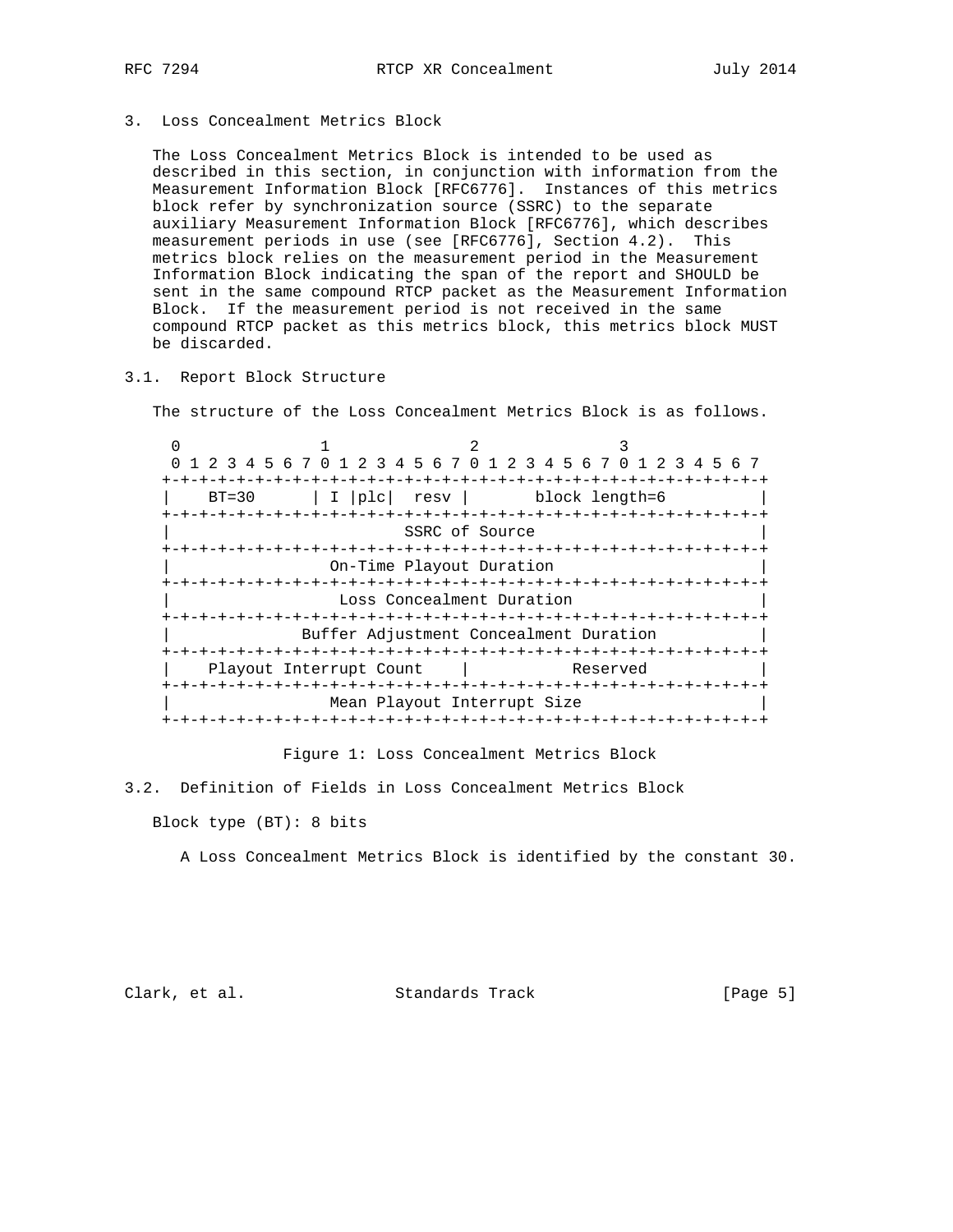Interval Metric flag (I): 2 bits

 This field is used to indicate whether the loss concealment metrics are Sampled, Interval, or Cumulative metrics:

 I=10: Interval Duration - the reported value applies to the most recent measurement interval duration between successive metrics reports.

 I=11: Cumulative Duration - the reported value applies to the accumulation period characteristic of cumulative measurements.

 I=01: Sampled Value - the reported value is a sampled instantaneous value (not allowed in this block).

I=00: Reserved value - this value is reserved for future use.

 In this document, Loss Concealment metrics can only be measured over definite intervals and cannot be sampled. Senders MUST NOT use the values I=00 or I=01. If a block is received with I=00 or I=01, the receiver MUST discard the block.

Packet Loss Concealment Method (plc): 2 bits

 This field is used to identify the packet loss concealment method in use at the receiver, according to the following code:

bits 014-015

- 0 = silence insertion
- 1 = simple replay, no attenuation
- 2 = simple replay, with attenuation
- 3 = enhancement

Other values are reserved.

 Note that the enhancement method (plc=3) for packet loss concealment offers an improved audio quality and better robustness against packet losses [G.711] and is equivalent to "enhanced" in Section 4.7.6 of [RFC3611].

Reserved (resv): 4 bits

 These bits are reserved. They MUST be set to zero by senders and ignored by receivers (see [RFC6709], Section 4.2).

Clark, et al. Standards Track [Page 6]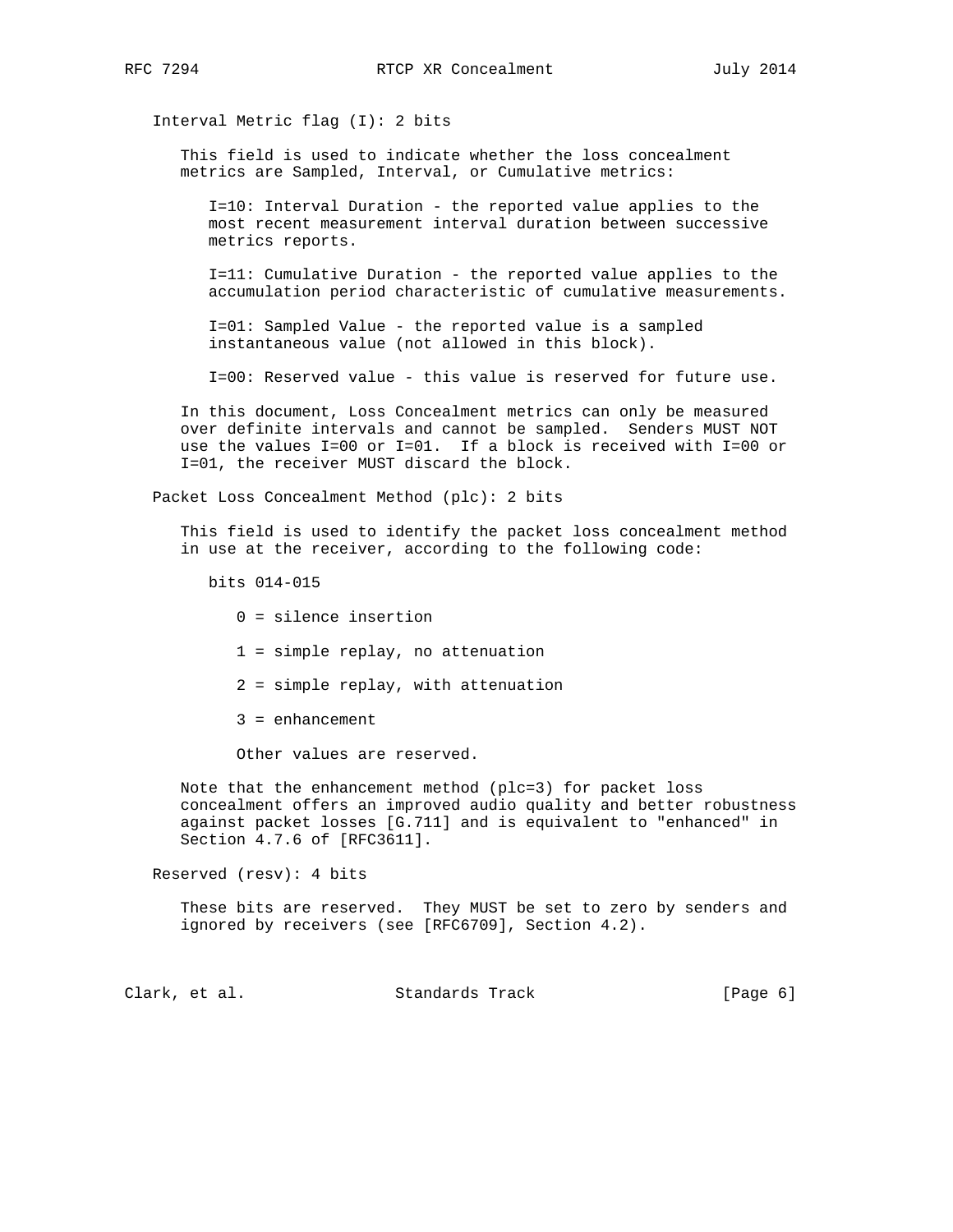block length: 16 bits

 The length of this report block in 32-bit words, minus one. For the Loss Concealment Metrics Block, the block length is equal to 6.

SSRC of Source: 32 bits

As defined in Section 4.1 of [RFC3611].

On-Time Playout Duration: 32 bits

 'On-time playout' is the uninterrupted, in-sequence playout of valid decoded audio information originating from the remote endpoint. This includes comfort noise during periods of remote talker silence, if Voice Activity Detection (VAD) [VAD] is used, and locally generated or regenerated tones and announcements.

 An equivalent definition is that on-time playout is playout of any signal other than those used for concealment.

 On-time playout duration is expressed in units of RTP timestamp and MUST include both speech and silence intervals, whether VAD is used or not.

 Two values are reserved: a value of 0xFFFFFFFE indicates out of range (that is, a measured value exceeding 0xFFFFFFFD), and a value of 0xFFFFFFFF indicates that the measurement is unavailable.

Loss Concealment Duration: 32 bits

 The duration, expressed in units of RTP timestamp, of audio playout corresponding to Loss-Type concealment.

 Loss-Type concealment is reactive insertion or deletion of samples in the audio playout stream due to effective frame loss at the audio decoder. Effective frame loss is the event in which a frame of coded audio is simply not present at the audio decoder when required. In this case, substitute audio samples are generally formed, at the decoder or elsewhere, to reduce audible impairment.

 Two values are reserved: a value of 0xFFFFFFFE indicates out of range (that is, a measured value exceeding 0xFFFFFFFD), and a value of 0xFFFFFFFF indicates that the measurement is unavailable.

Clark, et al. Standards Track [Page 7]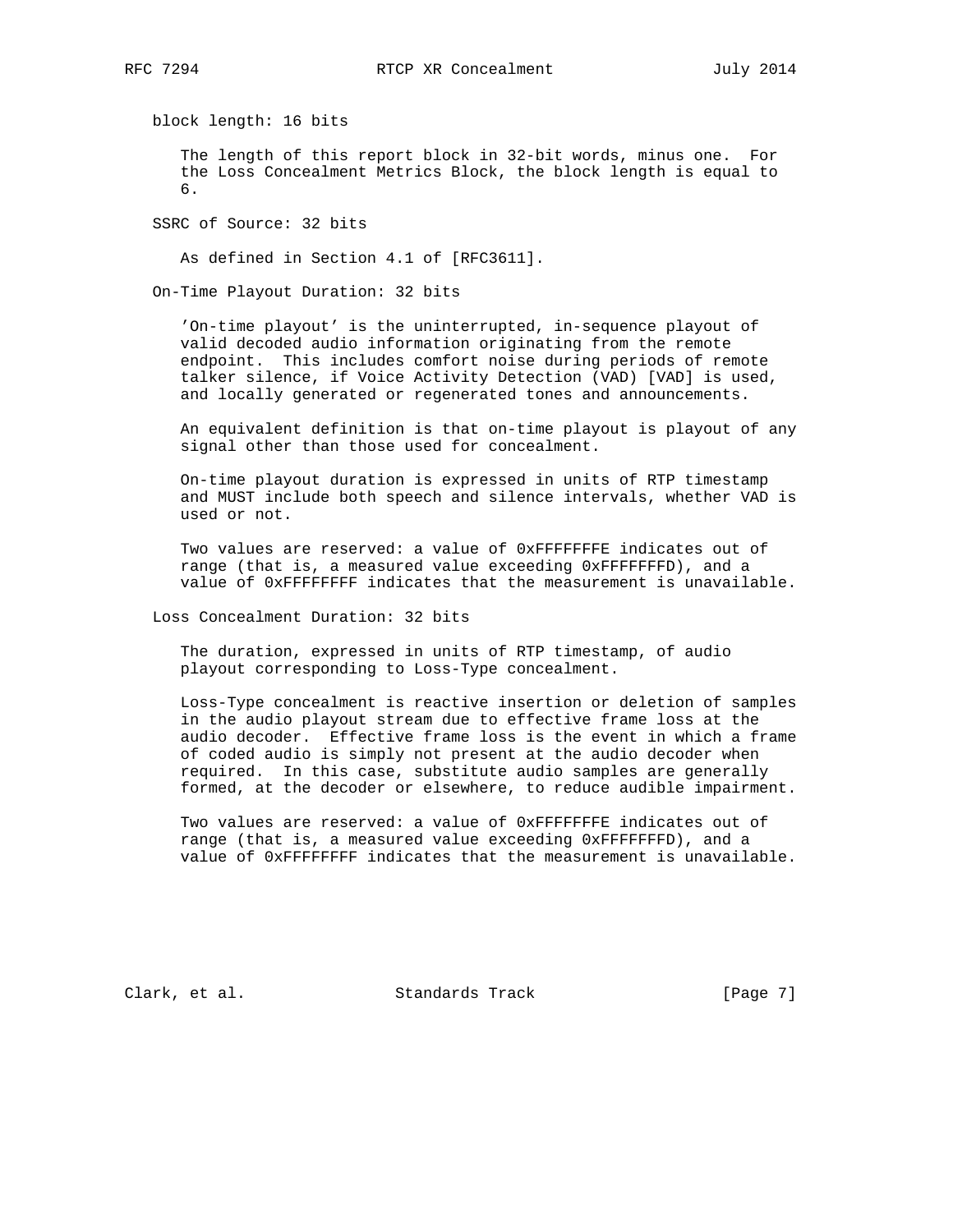Buffer Adjustment Concealment Duration: 32 bits

 The duration, expressed in units of RTP timestamp, of audio playout corresponding to Buffer Adjustment-Type concealment, if known.

 Buffer Adjustment-Type concealment is proactive or controlled insertion or deletion of samples in the audio playout stream due to jitter buffer adaptation, re-sizing decisions, or re-centering decisions within the endpoint.

 Because this insertion is controlled, rather than occurring randomly in response to losses, it is typically less audible than Loss-Type concealment. For example, jitter buffer adaptation events may be constrained to occur during periods of talker silence, in which case only silence duration is affected, or sophisticated time-stretching methods for insertion/deletion during favorable periods in active speech may be employed.

 Concealment events that cannot be classified as Buffer Adjustment- Type MUST be classified as Loss-Type.

 Two values are reserved: a value of 0xFFFFFFFE indicates out of range (that is, a measured value exceeding 0xFFFFFFFD), and a value of 0xFFFFFFFF indicates that the measurement is unavailable.

Playout Interrupt Count: 16 bits

 The number of interruptions to normal playout that occurred during the reporting period.

 Two values are reserved: a value of 0xFFFE indicates out of range (that is, a measured value exceeding 0xFFFD), and a value of 0xFFFF indicates that the measurement is unavailable.

Reserved: 16 bits

 These bits are reserved. They MUST be set to zero by senders and ignored by receivers (see [RFC6709], Section 4.2).

Clark, et al. Standards Track [Page 8]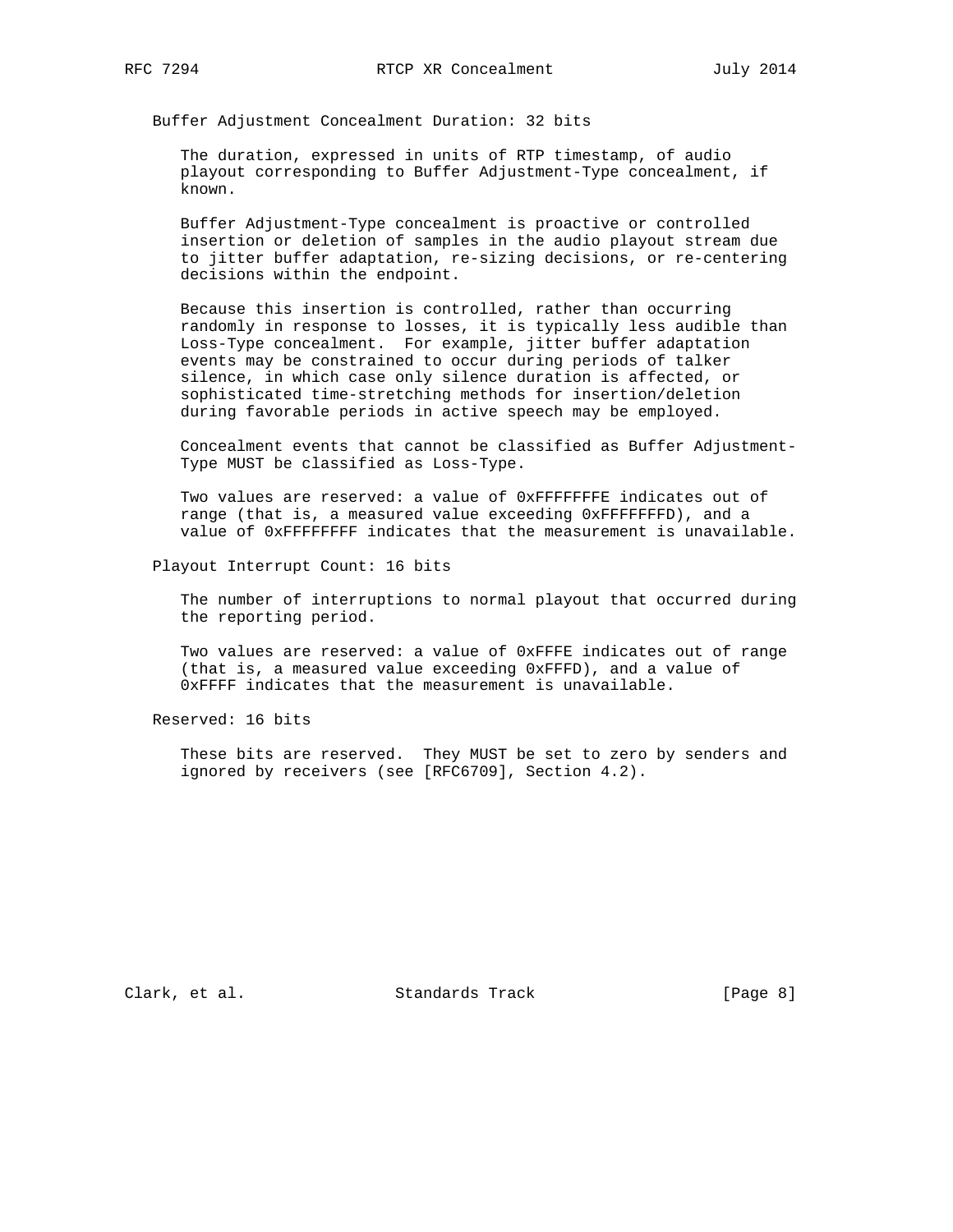Mean Playout Interrupt Size: 32 bits

 The mean duration, expressed in units of RTP timestamp, of interruptions to normal playout that occurred during the reporting period.

 Two values are reserved: a value of 0xFFFFFFFE indicates out of range (that is, a measured value exceeding 0xFFFFFFFD), and a value of 0xFFFFFFFF indicates that the measurement is unavailable.

4. Concealed Seconds Metrics Block

 The Concealed Seconds Metrics Block is intended to be used as described in this section, in conjunction with information from the Measurement Information Block [RFC6776]. It provides a description of potentially audible impairments due to lost and discarded packets at the endpoint, expressed on a time basis analogous to a traditional Public Switched Telephone Network (PSTN) T1/E1 errored seconds metric. Instances of this metrics block refer by synchronization source (SSRC) to the separate auxiliary Measurement Information Block [RFC6776] that describes measurement periods in use (see [RFC6776], Section 4.2). This metrics block relies on the measurement period in the Measurement Information Block indicating the span of the report and SHOULD be sent in the same compound RTCP packet as the Measurement Information Block. If the measurement period is not received in the same compound RTCP packet as this metrics block, this metrics block MUST be discarded.

 The following metrics are based on successive one-second intervals as declared by an RTP clock. This RTP clock does not need to be synchronized to any external time reference. The starting time of this clock is unspecified. Note that this implies that the same loss pattern could result in slightly different count values, depending on where the losses occur relative to the particular one-second demarcation points. For example, two loss events occurring 50 ms apart could result in either one Concealed Second or two, depending on the particular one-second boundaries used.

 The seconds in this sub-block are not necessarily calendar seconds. At the tail end of a session, periods of time of less than one second shall be incorporated into these counts if they exceed 500 ms and shall be disregarded if they are less than 500 ms.

Clark, et al. Standards Track [Page 9]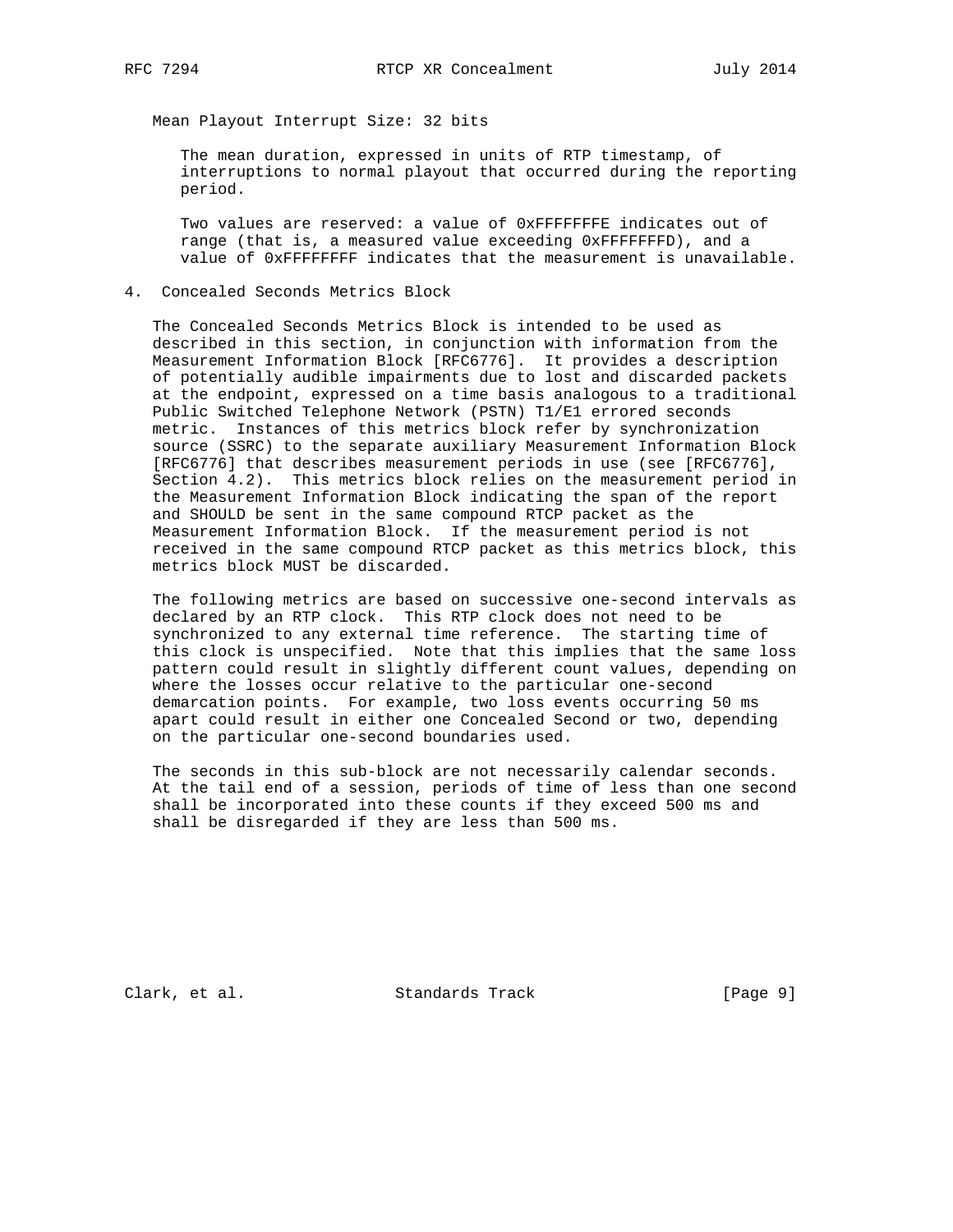## 4.1. Report Block Structure

The structure of the Concealed Seconds Metrics Block is as follows.

 $0$  1 2 3 0 1 2 3 4 5 6 7 8 9 0 1 2 3 4 5 6 7 8 9 0 1 2 3 4 5 6 7 8 9 0 1 +-+-+-+-+-+-+-+-+-+-+-+-+-+-+-+-+-+-+-+-+-+-+-+-+-+-+-+-+-+-+-+-+ BT=31 | I | plc | resv | block length=4 +-+-+-+-+-+-+-+-+-+-+-+-+-+-+-+-+-+-+-+-+-+-+-+-+-+-+-+-+-+-+-+-+ SSRC of Source +-+-+-+-+-+-+-+-+-+-+-+-+-+-+-+-+-+-+-+-+-+-+-+-+-+-+-+-+-+-+-+-+ Unimpaired Seconds +-+-+-+-+-+-+-+-+-+-+-+-+-+-+-+-+-+-+-+-+-+-+-+-+-+-+-+-+-+-+-+-+ Concealed Seconds +-+-+-+-+-+-+-+-+-+-+-+-+-+-+-+-+-+-+-+-+-+-+-+-+-+-+-+-+-+-+-+-+ | Severely Concealed Seconds | Reserved | SCS Threshold | +-+-+-+-+-+-+-+-+-+-+-+-+-+-+-+-+-+-+-+-+-+-+-+-+-+-+-+-+-+-+-+-+

Figure 2: Concealed Seconds Metrics Block

4.2. Definition of Fields in Concealed Seconds Metrics Block

Block type (BT): 8 bits

 A Concealed Seconds Metrics Block is identified by the constant 31.

Interval Metric flag (I): 2 bits

 This field is used to indicate whether the Concealed Seconds metrics are Sampled, Interval, or Cumulative metrics:

 I=10: Interval Duration - the reported value applies to the most recent measurement interval duration between successive metrics reports.

 I=11: Cumulative Duration - the reported value applies to the accumulation period characteristic of cumulative measurements.

 I=01: Sampled Value - the reported value is a sampled instantaneous value (Not allowed in this block).

I=00: Reserved value - this value is reserved for future use.

 In this document, Concealed Seconds metrics can only be measured over definite intervals and cannot be sampled. Senders MUST NOT use the values I=00 or I=01. If a block is received with I=00 or I=01, the receiver MUST discard the block.

Clark, et al. Standards Track [Page 10]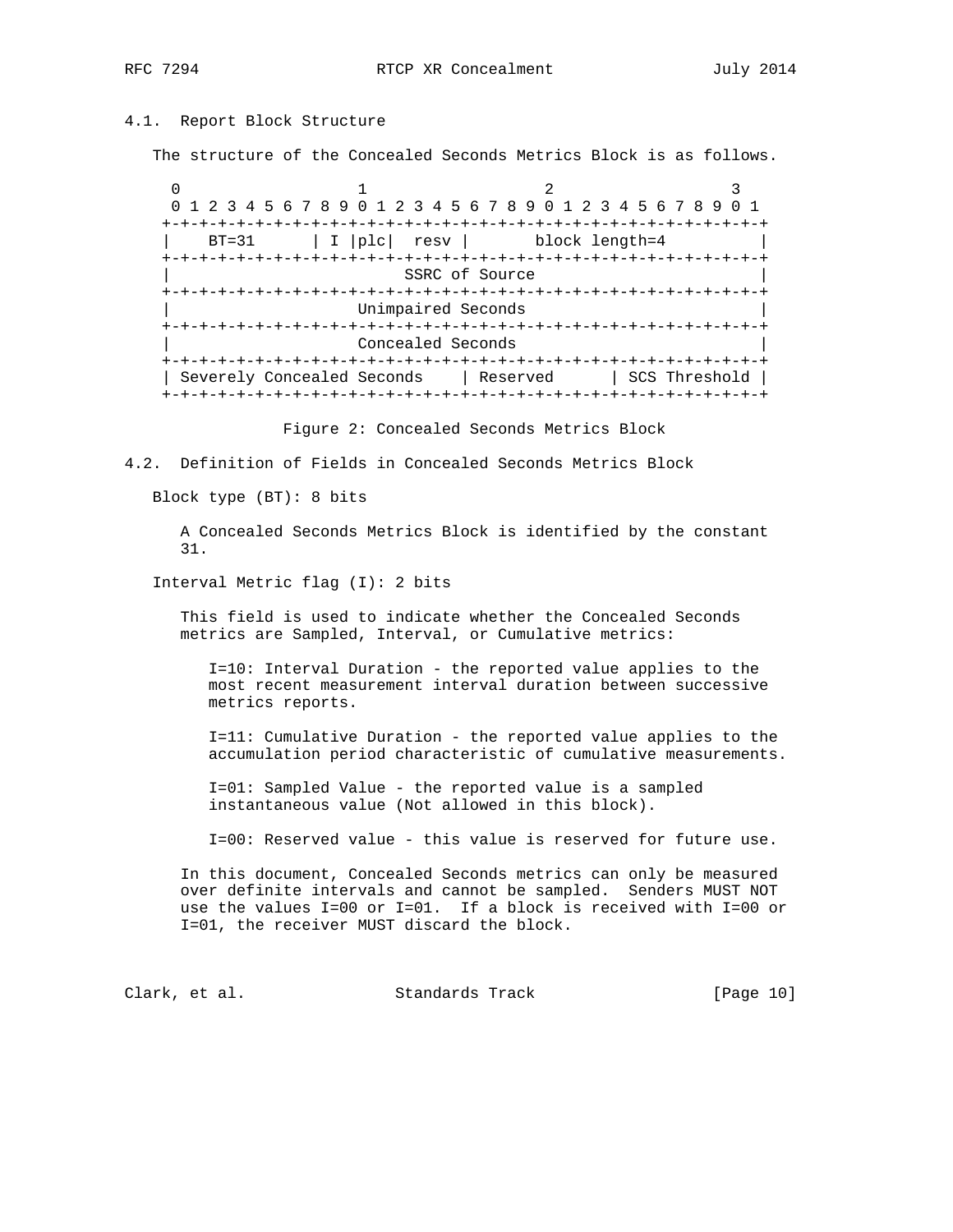Packet Loss Concealment Method (plc): 2 bits

 This field is used to identify the packet loss concealment method in use at the receiver, according to the following code:

bits 014-015

- 0 = silence insertion
- 1 = simple replay, no attenuation
- 2 = simple replay, with attenuation
- 3 = enhancement

Other values are reserved.

 Note that the enhancement method (plc=3) for packet loss concealment offers an improved audio quality and a better robustness against packet losses [G.711] and is equivalent to "enhanced" in Section 4.7.6 of [RFC3611].

Reserved (resv): 4 bits

 These bits are reserved. They MUST be set to zero by senders and ignored by receivers (see [RFC6709], Section 4.2).

Block Length: 16 bits

 The length of this report block in 32-bit words, minus one. For the Concealed Seconds Metrics Block, the block length is equal to 4.

SSRC of Source: 32 bits

As defined in Section 4.1 of [RFC3611].

Unimpaired Seconds: 32 bits

A count of the number of Unimpaired Seconds that have occurred.

 An Unimpaired Second is defined as a continuous period of one second during which no frame loss or discard due to late arrival has occurred. Every second in a session must be classified as either OK or Concealed.

Clark, et al. Standards Track [Page 11]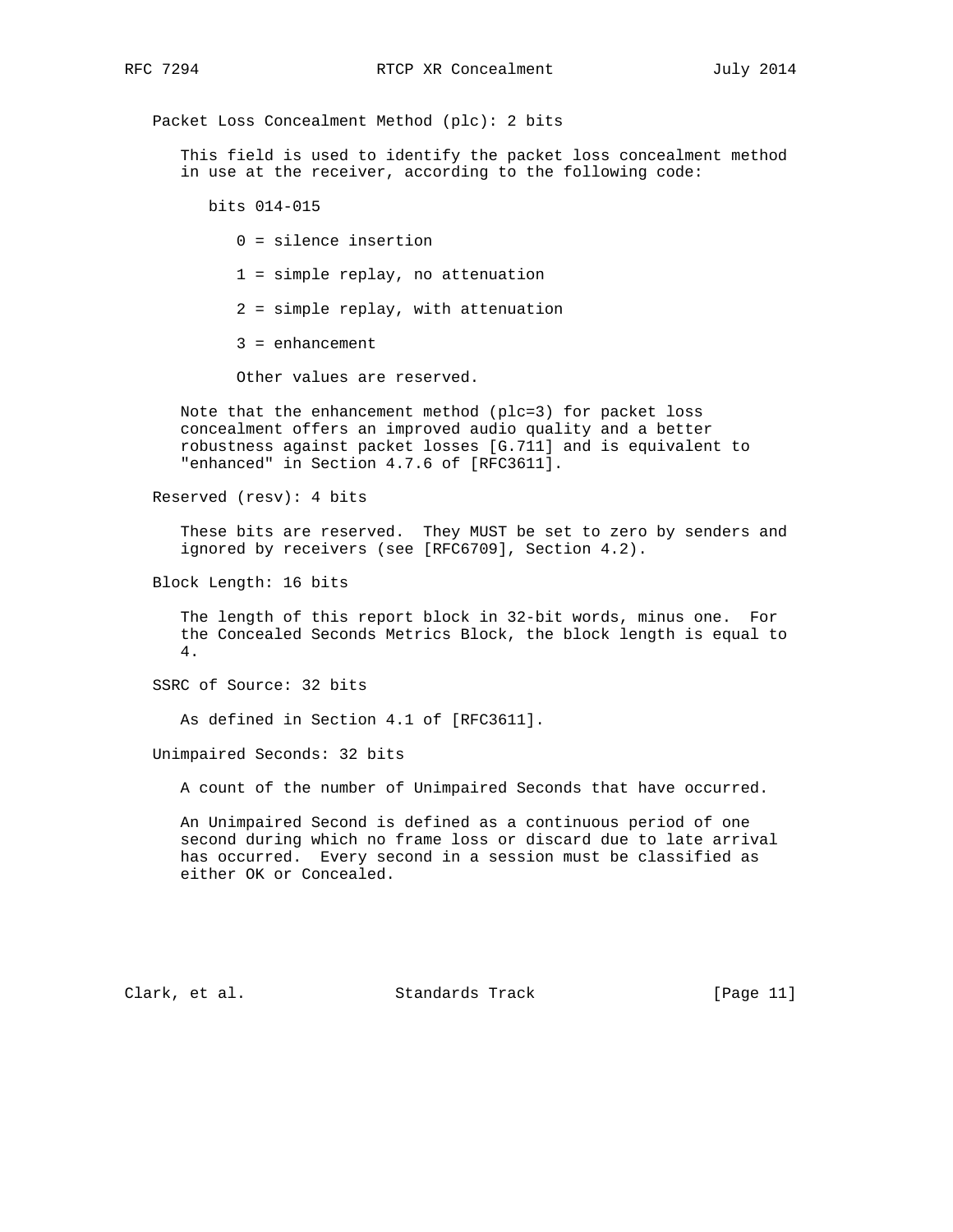Normal playout of comfort noise or other silence-concealment signals during periods of talker silence, if VAD is used, shall be counted as Unimpaired Seconds.

 Two values are reserved: a value of 0xFFFFFFFE indicates out of range (that is, a measured value exceeding 0xFFFFFFFD), and a value of 0xFFFFFFFF indicates that the measurement is unavailable.

Concealed Seconds: 32 bits

A count of the number of Concealed Seconds that have occurred.

 A Concealed Second is defined as a continuous period of one second during which any frame loss or discard due to late arrival has occurred.

 Equivalently, a Concealed Second is one in which some Loss-Type concealment has occurred. Buffer Adjustment-Type concealment SHOULD NOT cause Concealed Seconds to be incremented, with the following exception. An implementation MAY cause Concealed Seconds to be incremented for 'emergency' buffer adjustments made during talkspurts.

 Loss-Type concealment is reactive insertion or deletion of samples in the audio playout stream due to effective frame loss at the audio decoder. "Effective frame loss" is the event in which a frame of coded audio is simply not present at the audio decoder when required. In this case, substitute audio samples are generally formed, at the decoder or elsewhere, to reduce audible impairment.

 Buffer Adjustment-Type concealment is proactive or controlled insertion or deletion of samples in the audio playout stream due to jitter buffer adaptation, re-sizing decisions, or re-centering decisions within the endpoint.

 Because this insertion is controlled, rather than occurring randomly in response to losses, it is typically less audible than Loss-Type concealment. For example, jitter buffer adaptation events may be constrained to occur during periods of talker silence, in which case only silence duration is affected, or sophisticated time-stretching methods for insertion/deletion during favorable periods in active speech may be employed. For these reasons, Buffer Adjustment-Type concealment MAY be exempted from inclusion in calculations of Concealed Seconds and Severely Concealed Seconds.

Clark, et al. Standards Track [Page 12]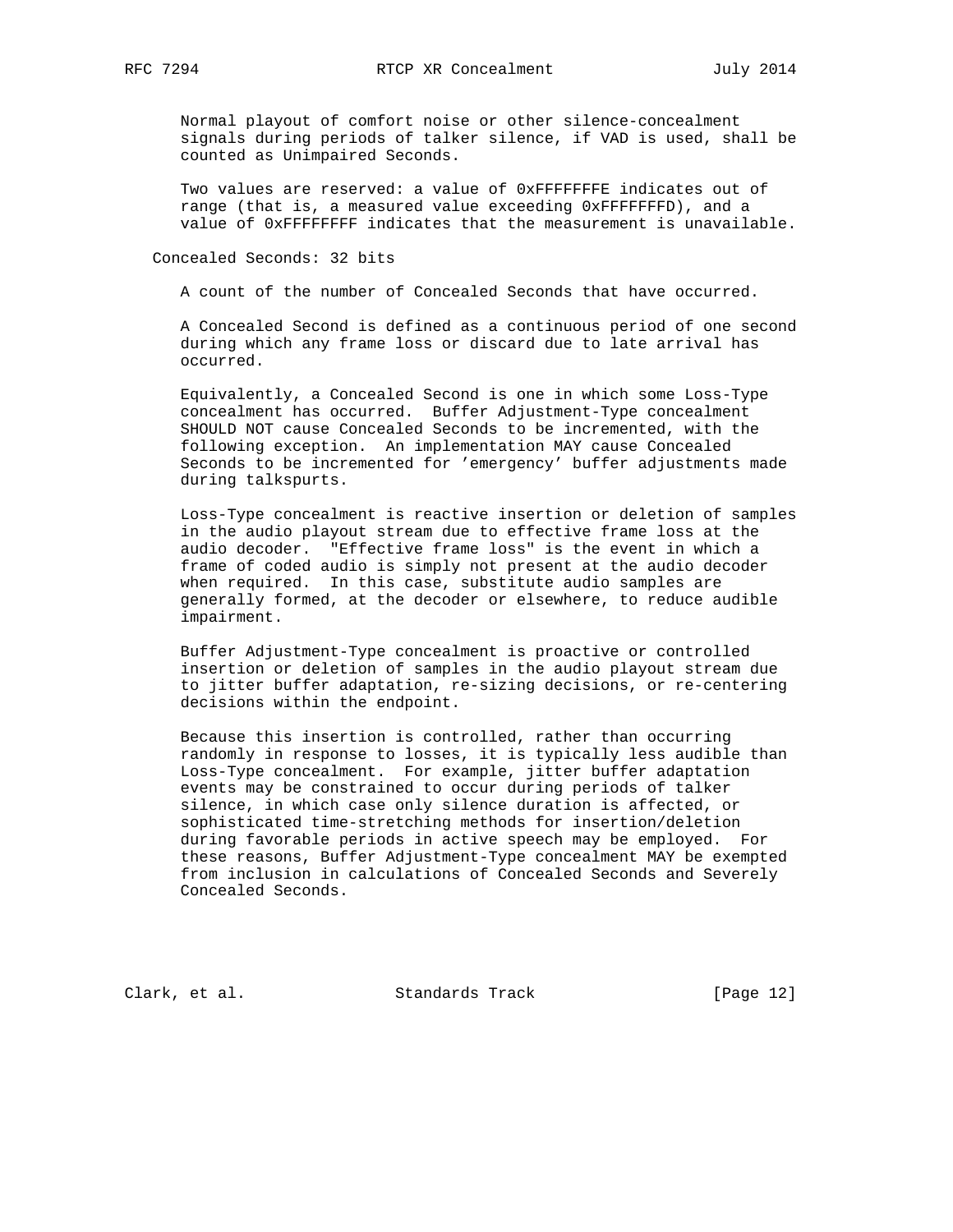However, an implementation SHOULD include Buffer Adjustment-Type concealment in counts of Concealed Seconds and Severely Concealed Seconds if the event occurs at an 'inopportune' moment, such as an emergency or large, immediate adaptation during active speech or an unsophisticated adaptation during speech without regard for the underlying signal. In these cases, the assumption of low audibility cannot hold. In other words, jitter buffer adaptation events that may be presumed to be audible SHOULD be included in Concealed Seconds and Severely Concealed Seconds counts.

 Concealment events that cannot be classified as Buffer Adjustment- Type MUST be classified as Loss-Type.

 For clarification, the count of Concealed Seconds MUST include the count of Severely Concealed Seconds.

 Two values are reserved: a value of 0xFFFFFFFE indicates out of range (that is, a measured value exceeding 0xFFFFFFFD), and a value of 0xFFFFFFFF indicates that the measurement is unavailable.

Severely Concealed Seconds: 16 bits

A count of the number of Severely Concealed Seconds.

 A Severely Concealed Second is defined as a non-overlapping period of one second during which the cumulative amount of time that has been subject to frame loss or discard due to late arrival exceeds the SCS Threshold.

 Two values are reserved: a value of 0xFFFE indicates out of range (that is, a measured value exceeding 0xFFFD), and a value of 0xFFFF indicates that the measurement is unavailable.

Reserved: 8 bits

 These bits are reserved. They MUST be set to zero by senders and ignored by receivers (see [RFC6709], Section 4.2).

SCS Threshold: 8 bits

 The SCS Threshold is defined as the percentage of packets corresponding to lost or discarded frames that must occur within a one second period in order for the second to be classified as a Severely Concealed Second. This is expressed in numeric format 0:8 and hence can represent a range of 0 to 99.6 percent loss or discard.

Clark, et al. Standards Track [Page 13]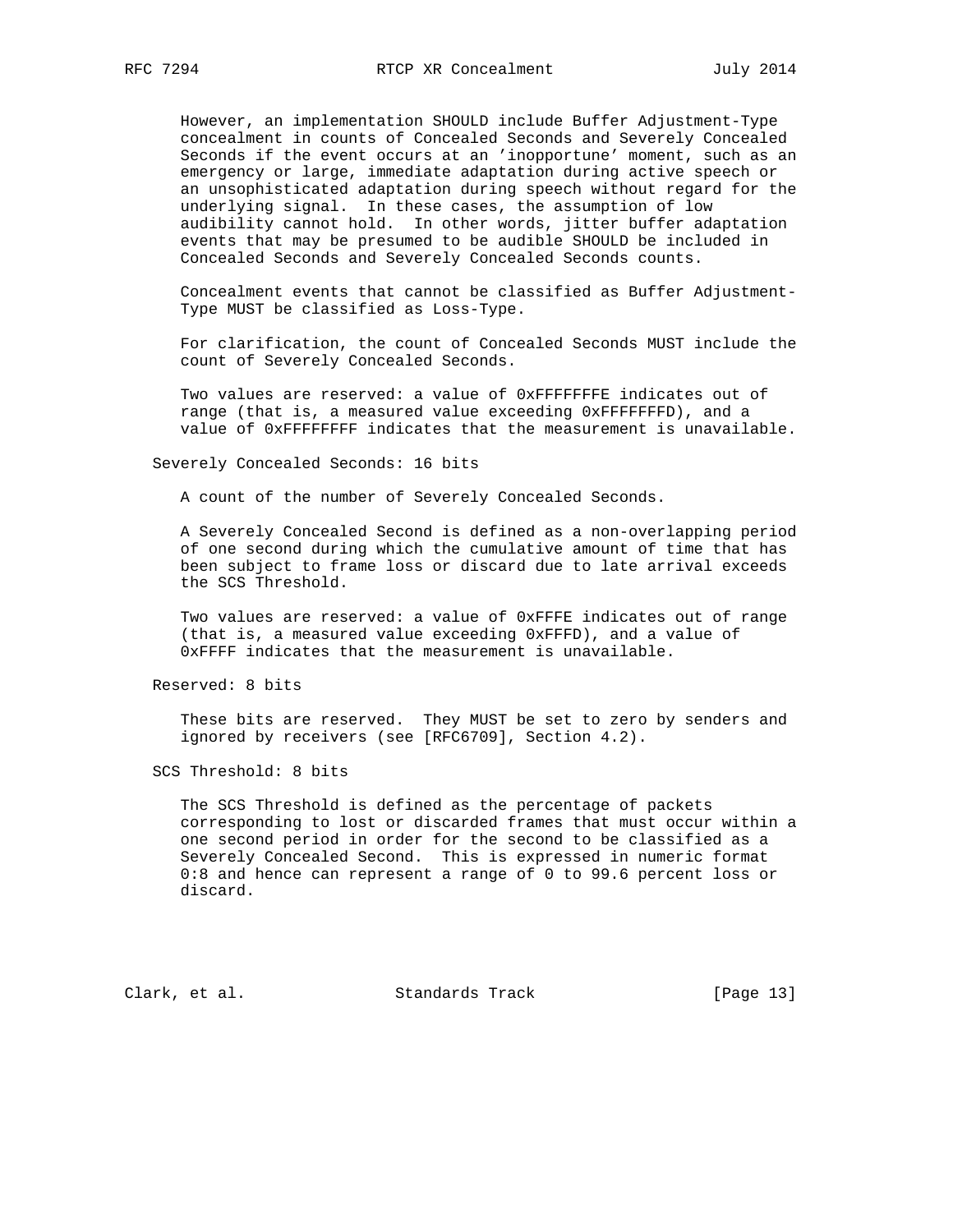A default threshold of 5 percent effective frame loss (50 ms effective frame loss ) per second is suggested. This corresponds to an SCS Threshold in hexadecimal of 0x0D.

5. SDP Signaling

 [RFC3611] defines the use of SDP (Session Description Protocol) [RFC4566] for signaling the use of XR blocks. XR blocks MAY be used without prior signaling.

5.1. SDP rtcp-xr-attrib Attribute Extension

 This section augments the SDP attribute "rtcp-xr" [RFC3611] by providing two additional values of "xr-format" to signal the use of the two report blocks defined in this document.

 xr-format =/ xr-conceal-block / xr-conc-sec-block

 xr-conceal-block = "loss-conceal" xr-conc-sec-block = "conc-sec" ["=" thresh]

thresh  $= 1*$ DIGIT ; threshold for SCS (ms) DIGIT = <as defined in Section 3 of [RFC5234]>

5.2. Offer/Answer Usage

 When SDP is used in Offer/Answer context, the SDP Offer/Answer usage defined in [RFC3611] applies. Note that "thresh" is declared by the offer.

6. IANA Considerations

 New block types for RTCP XR are subject to IANA registration. For general guidelines on IANA considerations for RTCP XR, refer to [RFC3611].

6.1. New RTCP XR Block Type Values

 This document assigns two block type values in the IANA "RTP Control Protocol Extended Reports (RTCP XR) Block Type Registry" under the subregistry "RTCP XR Block Type":

 Name: LCB Long Name: Loss Concealment Metrics Block Value 30 Reference: Section 3.1

Clark, et al. Standards Track [Page 14]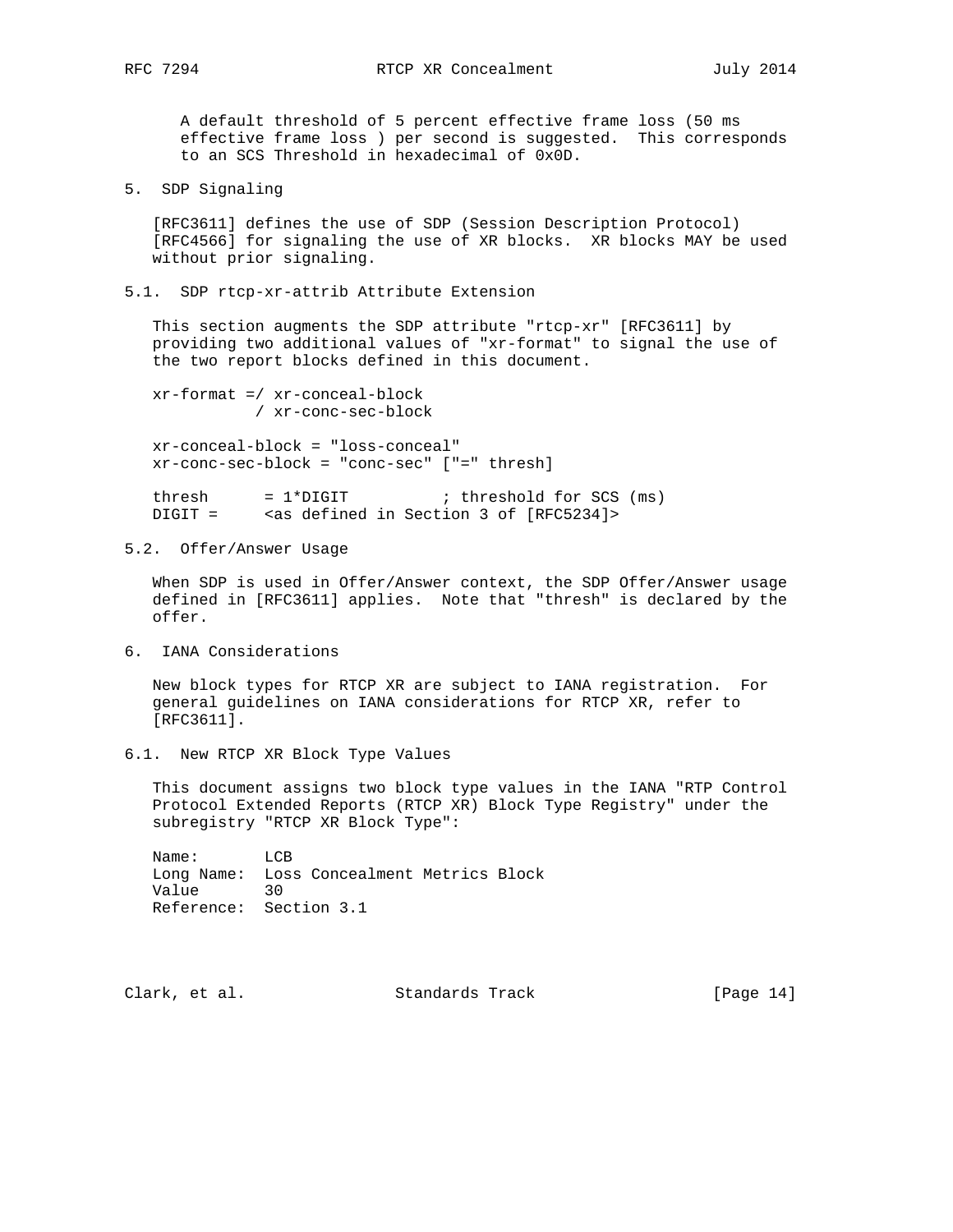Name: CSB Long Name: Concealed Seconds Metrics Block Value 31 Reference: Section 4.1

6.2. New RTCP XR SDP Parameters

 This document also registers two new parameters in the "RTP Control Protocol Extended Reports (RTCP XR) Session Description Protocol (SDP) Parameters Registry":

- o "loss-conceal"
- o "conc-sec"
- 6.3. Contact Information for Registrations

The contact information for the registrations is:

RAI Area Directors

rai-ads@tools.ietf.org

7. Security Considerations

 It is believed that the RTCP XR blocks defined in this document introduce no new security considerations beyond those described in [RFC3611]. These blocks do not provide per-packet statistics, so the risk to confidentiality documented in Section 7, Paragraph 3 of [RFC3611] does not apply.

8. Contributors

Geoff Hunt wrote the initial version of this document.

9. Acknowledgements

 The authors gratefully acknowledge reviews and feedback provided by Bruce Adams, Philip Arden, Amit Arora, Bob Biskner, Kevin Connor, Alissa Cooper, Claus Dahm, Randy Ethier, Roni Even, Adrian Farrel, Jim Frauenthal, Albert Higashi, Tom Hock, Shane Holthaus, Paul Jones, Rajesh Kumar, Keith Lantz, Alfred C. Morton, Mohamed Mostafa, Amy Pendleton, Colin Perkins, Mike Ramalho, Ravi Raviraj, Pete Resnick, Albrecht Schwarz, Meral Shirazipour, Tom Taylor, and Hideaki Yamada.

Clark, et al. Standards Track [Page 15]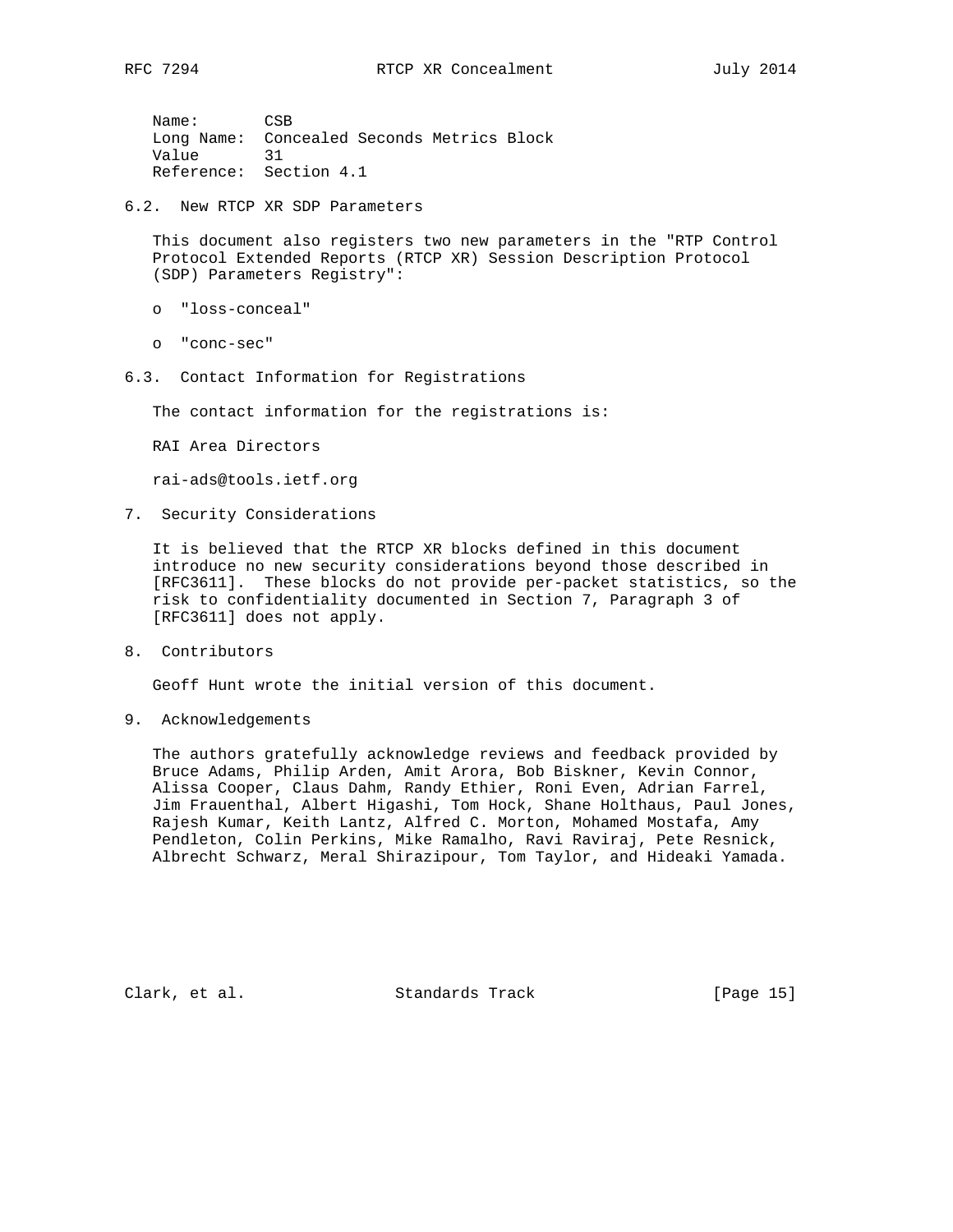## 10. References

- 10.1. Normative References
	- [RFC2119] Bradner, S., "Key words for use in RFCs to Indicate Requirement Levels", BCP 14, RFC 2119, March 1997.
	- [RFC3550] Schulzrinne, H., Casner, S., Frederick, R., and V. Jacobson, "RTP: A Transport Protocol for Real-Time Applications", STD 64, RFC 3550, July 2003.
	- [RFC3611] Friedman, T., Caceres, R., and A. Clark, "RTP Control Protocol Extended Reports (RTCP XR)", RFC 3611, November 2003.
	- [RFC4566] Handley, M., Jacobson, V., and C. Perkins, "SDP: Session Description Protocol", RFC 4566, July 2006.
	- [RFC5234] Crocker, D. and P. Overell, "Augmented BNF for Syntax Specifications: ABNF", STD 68, RFC 5234, January 2008.
	- [RFC6776] Clark, A. and Q. Wu, "Measurement Identity and Information Reporting Using a Source Description (SDES) Item and an RTCP Extended Report (XR) Block", RFC 6776, October 2012.
- 10.2. Informative References
	- [G.711] ITU-T, "Pulse Code Modulation (PCM) of Voice Frequencies", ITU-T Recommendation G.711, 1988.
	- [RFC6390] Clark, A. and B. Claise, "Guidelines for Considering New Performance Metric Development", BCP 170, RFC 6390, October 2011.
	- [RFC6709] Carpenter, B., Aboba, B., and S. Cheshire, "Design Considerations for Protocol Extensions", RFC 6709, September 2012.
	- [RFC6792] Wu, Q., Hunt, G., and P. Arden, "Guidelines for Use of the RTP Monitoring Framework", RFC 6792, November 2012.
	- [VAD] Wikipedia, "Voice activity detection", January 2014, <http://en.wikipedia.org/w/ index.php?title=Voice\_activity\_detection&oldid=593287643>.

Clark, et al. Standards Track [Page 16]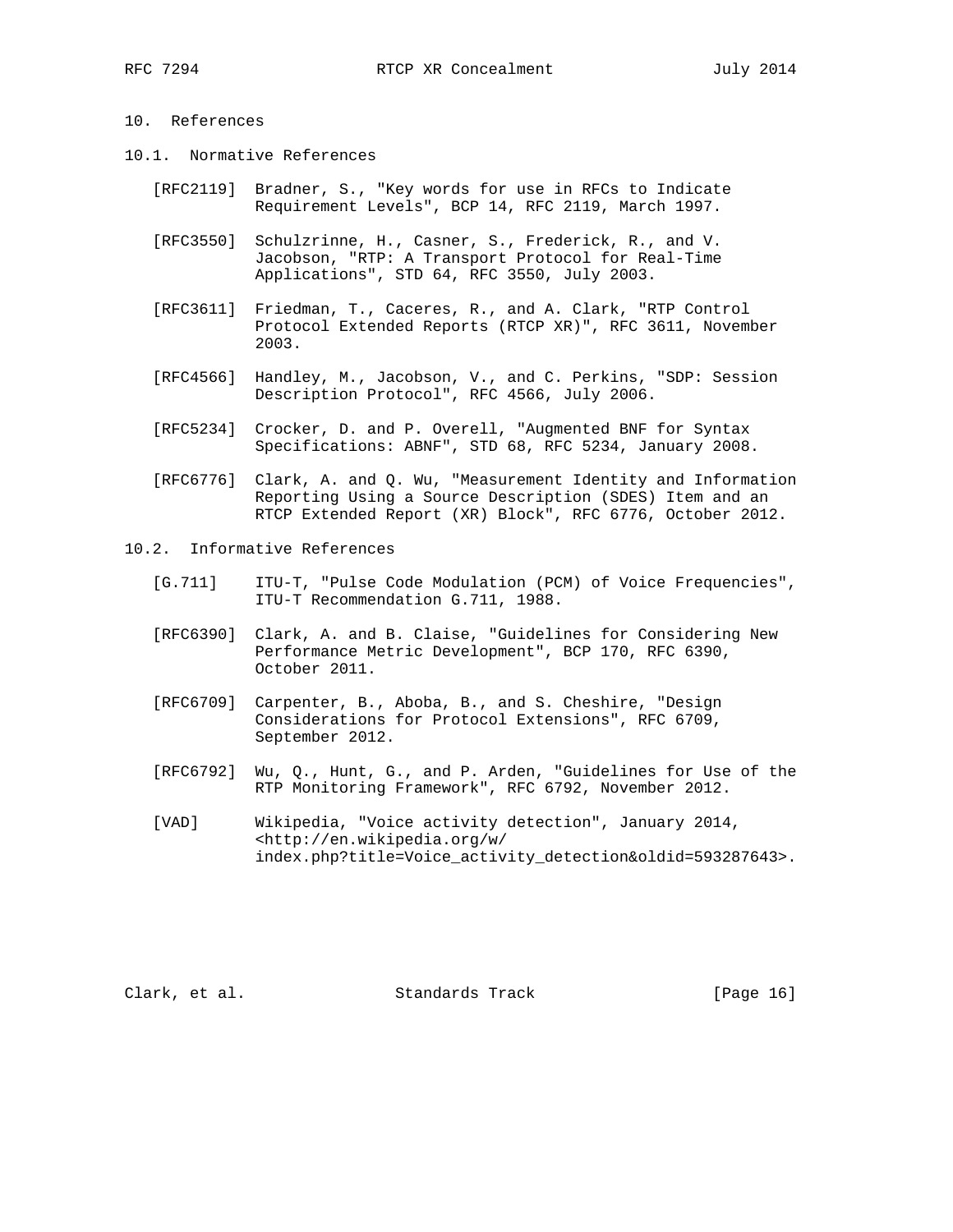Appendix A. Metrics Represented Using the Template from RFC 6390

- a. On-Time Playout Duration Metric
	- \* Metric Name: On-Time Playout Duration
	- \* Metric Description: 'On-time playout' is the uninterrupted, in-sequence playout of valid decoded audio information originating from the remote endpoint. On-time playout duration is playout duration of any signal other than those used for concealment.
	- \* Method of Measurement or Calculation: See Section 3.2, On-Time Playout Duration definition.
	- \* Units of Measurement: See Section 3.2, On-Time Playout Duration definition.
	- \* Measurement Point(s) with Potential Measurement Domain: See Section 1.1, 3rd paragraph.
	- \* Measurement Timing: See Section 3, 1st paragraph for measurement timing and Section 3.2 for Interval Metric flag.
	- \* Use and Applications: See Section 1.4.
	- \* Reporting Model: See RFC 3611.
- b. Loss Concealment Duration Metric
	- \* Metric Name: Loss Concealment Duration
	- \* Metric Description: The duration of audio playout corresponding to Loss-Type concealment.
	- \* Method of Measurement or Calculation: See Section 3.2, Loss Concealment Duration definition.
	- \* Units of Measurement: See Section 3.2, Loss Concealment Duration definition.
	- \* Measurement Point(s) with Potential Measurement Domain: See Section 1.1, 3rd paragraph.
	- \* Measurement Timing: See Section 3, 1st paragraph for measurement timing and Section 3.2 for Interval Metric flag.
	- \* Use and Applications: See Section 1.4.

| [Page 17]<br>Clark, et al.<br>Standards Track |  |  |  |  |  |  |  |  |
|-----------------------------------------------|--|--|--|--|--|--|--|--|
|-----------------------------------------------|--|--|--|--|--|--|--|--|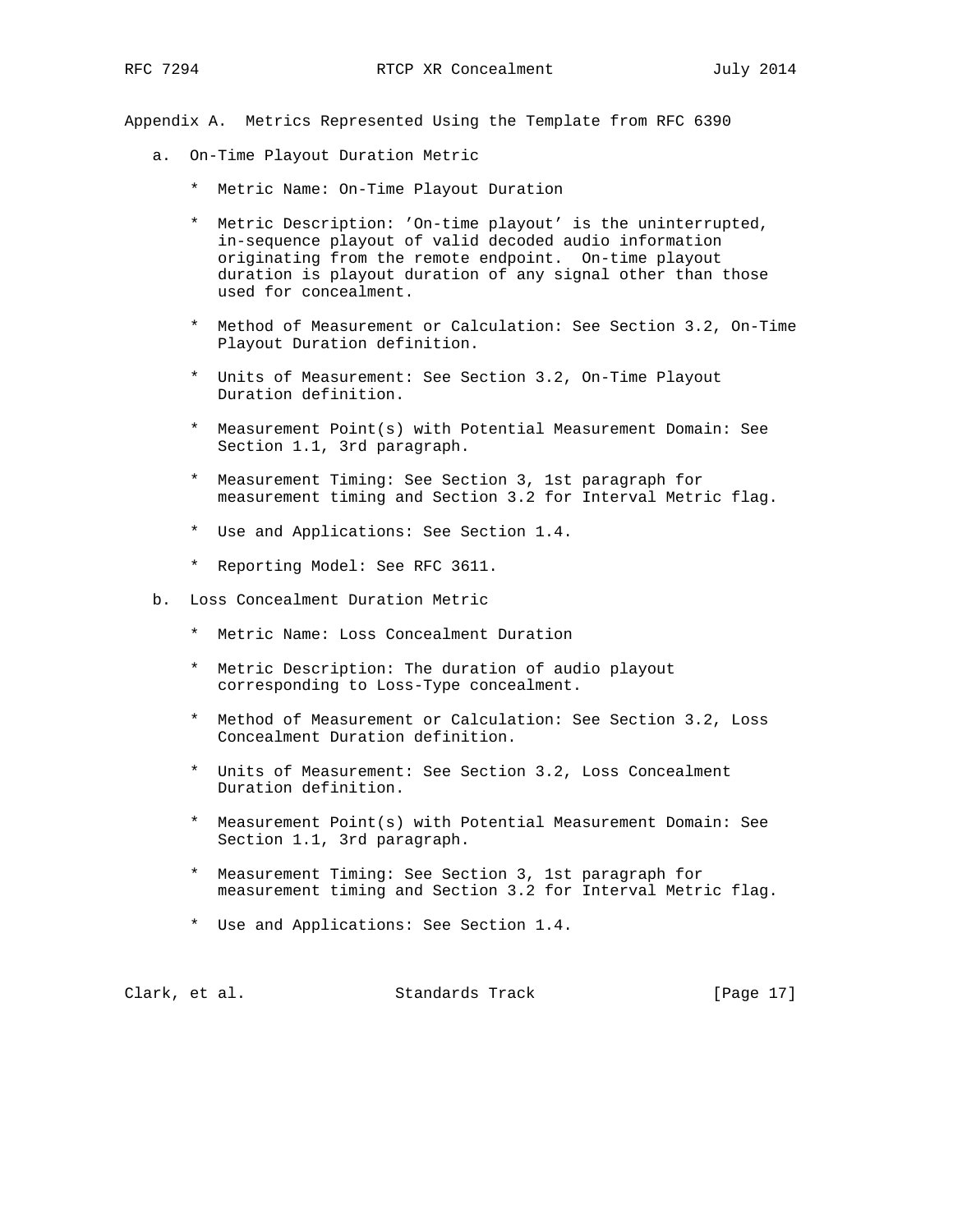- \* Reporting Model: See RFC 3611.
- c. Buffer Adjustment Concealment Duration Metric
	- \* Metric Name: Buffer Adjustment Concealment Duration
	- \* Metric Description: The duration of audio playout corresponding to Buffer Adjustment-Type concealment.
	- \* Method of Measurement or Calculation: See Section 3.2, Buffer Adjustment Concealment Duration definition.
	- \* Units of Measurement: See Section 3.2, Buffer Adjustment Concealment Duration definition.
	- \* Measurement Point(s) with Potential Measurement Domain: See Section 1.1, 3rd paragraph.
	- \* Measurement Timing: See Section 3, 1st paragraph for measurement timing and Section 3.2 for Interval Metric flag.
	- \* Use and Applications: See Section 1.4.
	- \* Reporting Model: See RFC 3611.
- d. Playout Interrupt Count Metric
	- \* Metric Name: Playout Interrupt Count
	- \* Metric Description: The number of interruptions to normal playout that occurred during the reporting period.
	- \* Method of Measurement or Calculation: See Section 3.2, Playout Interrupt Count definition.
	- \* Units of Measurement: See Section 3.2, Playout Interrupt Count definition.
	- \* Measurement Point(s) with Potential Measurement Domain: See Section 1.1, 3rd paragraph.
	- \* Measurement Timing: See Section 3, 1st paragraph for measurement timing and Section 3.2 for Interval Metric flag.
	- \* Use and Applications: See Section 1.4.
	- \* Reporting Model: See RFC 3611.

Clark, et al. Standards Track [Page 18]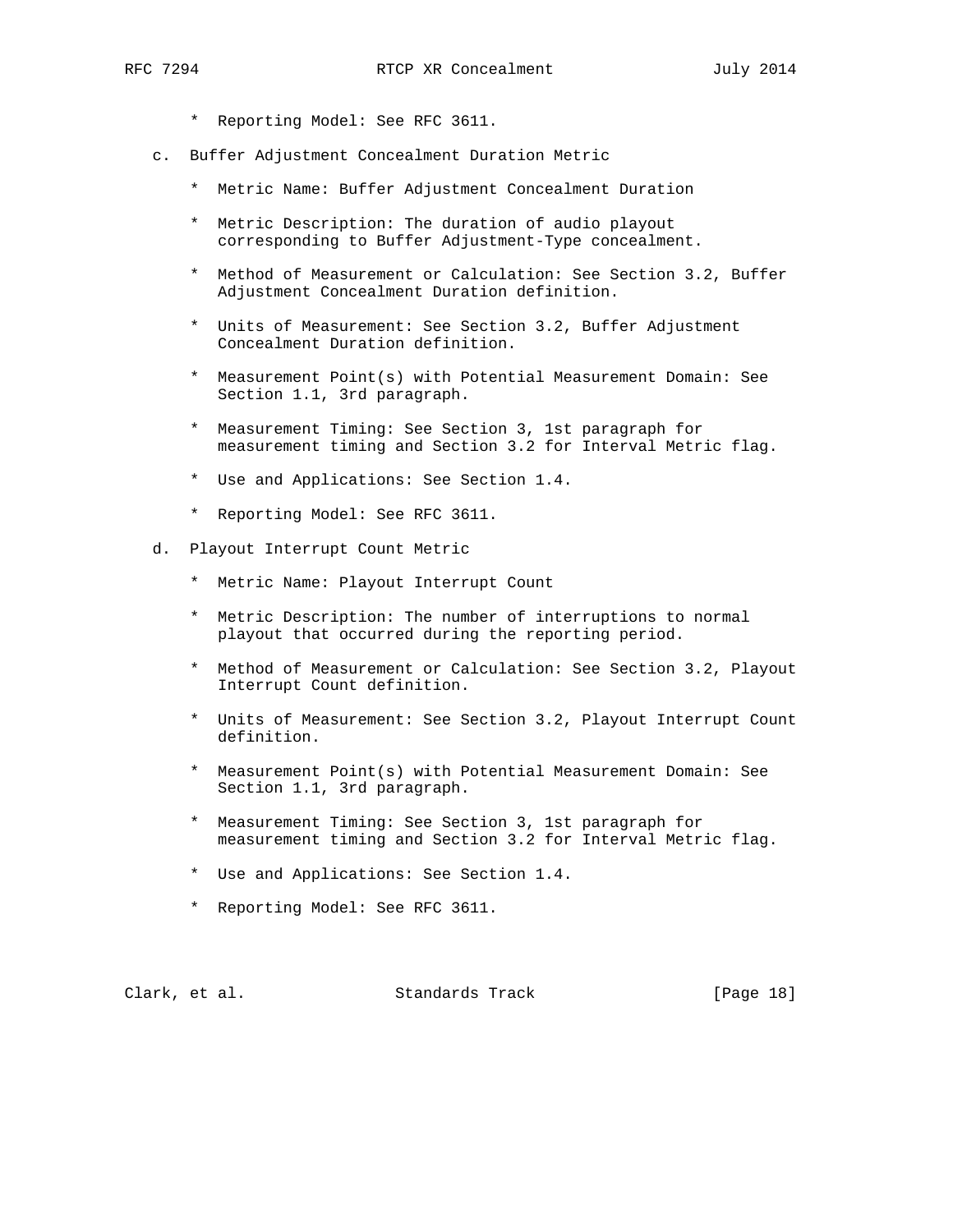- e. Mean Playout Interrupt Size Metric
	- \* Metric Name: Mean Playout Interrupt Size
	- \* Metric Description: The mean duration of interruptions to normal playout that occurred during the reporting period.
	- \* Method of Measurement or Calculation: See Section 3.2, Playout Interrupt Count definition.
	- \* Units of Measurement: See Section 3.2, Playout Interrupt Count definition.
	- \* Measurement Point(s) with Potential Measurement Domain: See Section 1.1, 3rd paragraph.
	- \* Measurement Timing: See Section 3, 1st paragraph for measurement timing and Section 3.2 for Interval Metric flag.
	- \* Use and Applications: See Section 1.4.
	- \* Reporting Model: See RFC 3611.
- f. Unimpaired Seconds Metric
	- \* Metric Name: Unimpaired Seconds
	- \* Metric Description: A count of the number of Unimpaired Seconds that have occurred.
	- \* Method of Measurement or Calculation: See Section 4.2, Unimpaired Seconds definition.
	- \* Units of Measurement: See Section 4.2, Unimpaired Seconds definition.
	- \* Measurement Point(s) with Potential Measurement Domain: See Section 1.1, 5th paragraph.
	- \* Measurement Timing: See Section 4, 1st paragraph for measurement timing and Section 4.2 paragraph for Interval Metric flag.
	- \* Use and Applications: See Section 1.4.
	- \* Reporting Model: See RFC 3611.

Clark, et al. Standards Track [Page 19]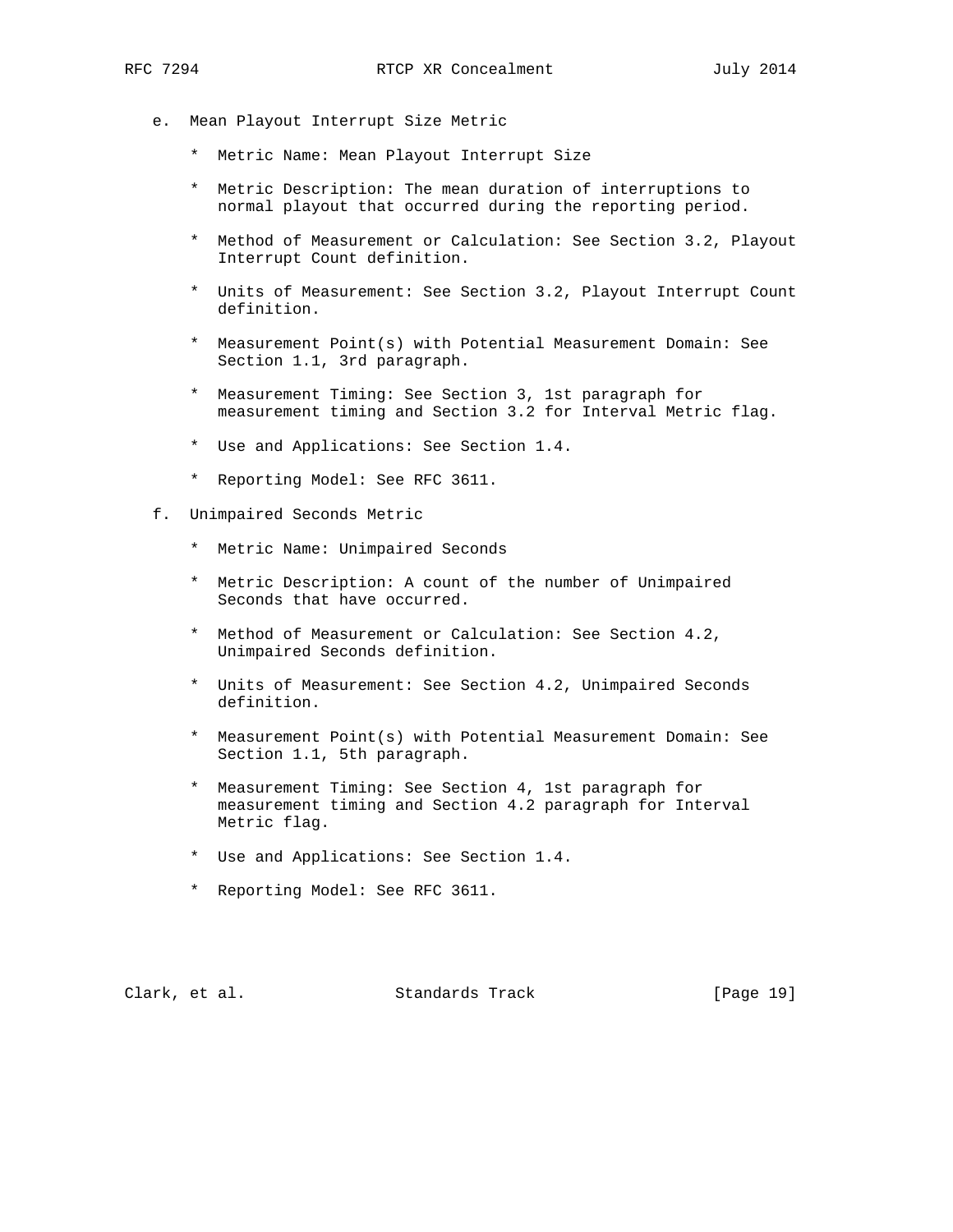- g. Concealed Seconds Metric
	- \* Metric Name: Concealed Seconds
	- \* Metric Description: A count of the number of Concealed Seconds that have occurred.
	- \* Method of Measurement or Calculation: See Section 4.2, Concealed Seconds definition.
	- \* Units of Measurement: See Section 4.2, Concealed Seconds definition.
	- \* Measurement Point(s) with Potential Measurement Domain: See Section 1.1, 5th paragraph.
	- \* Measurement Timing: See Section 4, 1st paragraph for measurement timing and Section 4.2 for Interval Metric flag.
	- \* Use and Applications: See Section 1.4.
	- \* Reporting Model: See RFC 3611.
- h. Severely Concealed Seconds Metric
	- \* Metric Name: Severely Concealed Seconds
	- \* Metric Description: A count of the number of Severely Concealed Seconds that have occurred.
	- \* Method of Measurement or Calculation: See Section 4.2, Severely Concealed Seconds definition.
	- \* Units of Measurement: See Section 4.2, Severely Concealed Seconds definition.
	- \* Measurement Point(s) with Potential Measurement Domain: See Section 1.1, 5th paragraph.
	- \* Measurement Timing: See Section 4, 1st paragraph for measurement timing and Section 4.2 for Interval Metric flag.
	- \* Use and Applications: See Section 1.4.
	- \* Reporting Model: See RFC 3611.

Clark, et al. Standards Track [Page 20]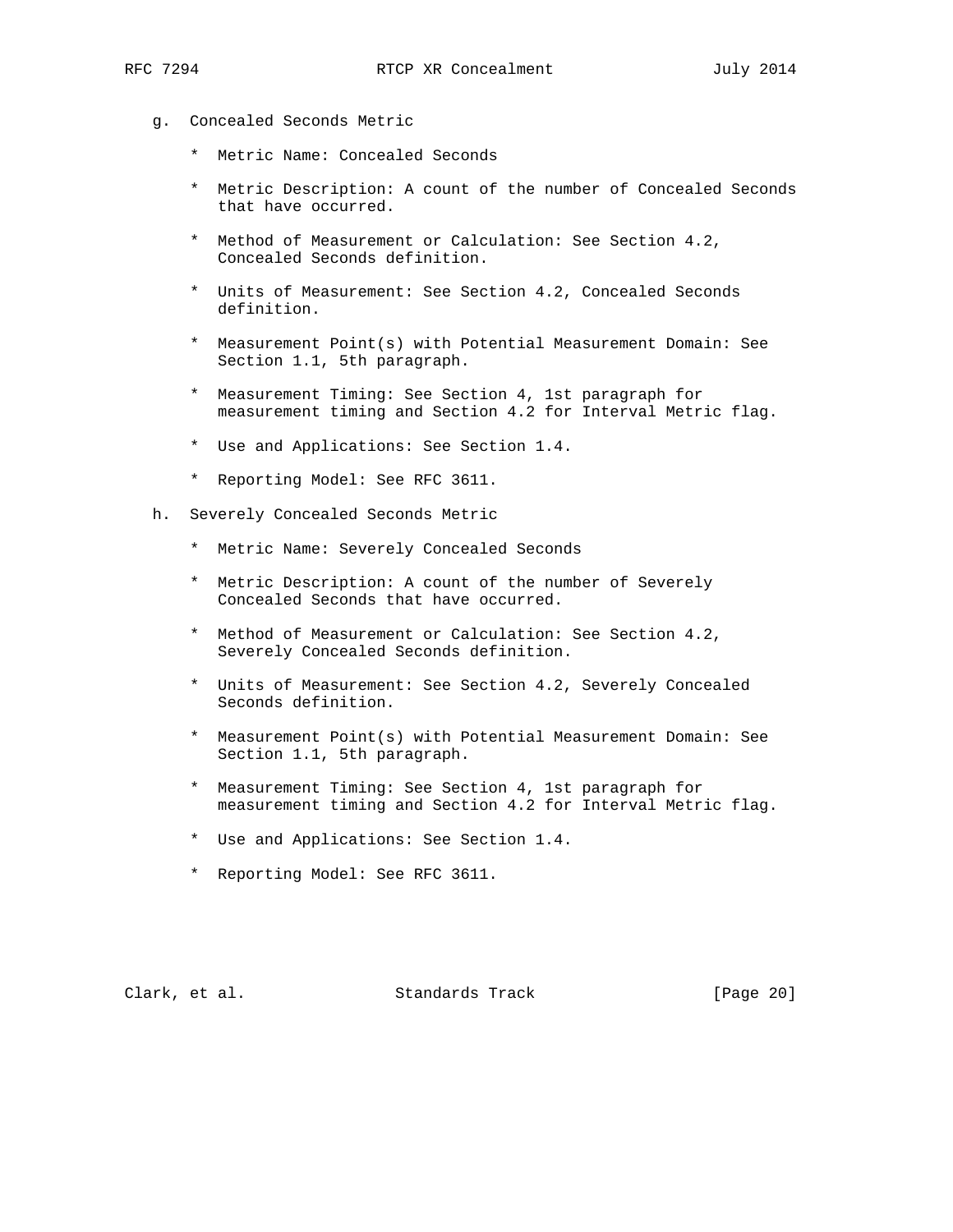- i. SCS Threshold Metric
	- \* Metric Name: SCS Threshold
	- \* Metric Description: The amount of time corresponding to lost or discarded frames that must occur within a one-second period in order for the second to be classified as a Severely Concealed Second.
	- \* Method of Measurement or Calculation: See Section 4.2, SCS Threshold definition.
	- \* Units of Measurement: See Section 4.2, SCS Threshold definition.
	- \* Measurement Point(s) with Potential Measurement Domain: See Section 1.1, 5th paragraph.
	- \* Measurement Timing: See Section 4, 1st paragraph for measurement timing and Section 4.2 for Interval Metric flag.
	- \* Use and Applications: See Section 1.4.
	- \* Reporting Model: See RFC 3611.

Clark, et al. Standards Track [Page 21]